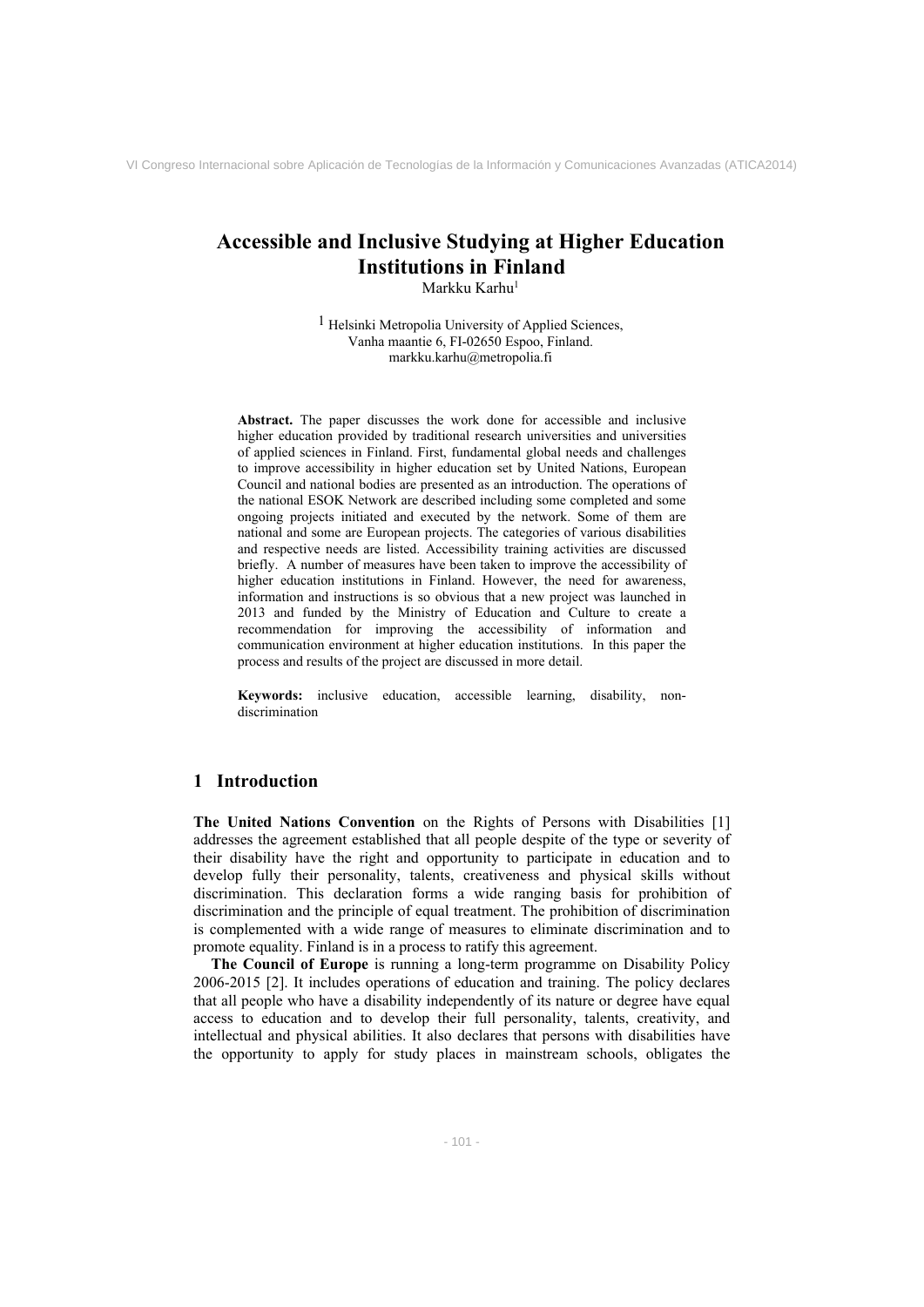authorities to develop educational opportunities that meet the needs of people with disabilities in an adequate way. This signifies a fundamental change in supporting and encouraging people with disabilities and of all ages in lifelong learning, as well as facilitating a smooth and effective transition from one level of education to another, and from education to employment. Schools are responsible for promoting a respectful mental attitude towards the rights of persons with disabilities at all levels of education, including early childhood education for children. It should be ensured that all general education and learning materials and teaching are accessible to persons with disabilities**.** 

**The European Ministers of Education** set the following targets in the Bologna process [3]. The inclusive higher education to be completed during this decade means that (1) higher education institution students should reflect the diversity of the population, (2) measures should be taken to ascertain that more students from underrepresented groups will enter higher education, and (3) conditions are to be created for everyone to complete their studies through developing learning environments and ensuring sufficient financial conditions, and the member countries should set their own targets for participation of the underrepresented groups to complete their studies.

**Non-Discrimination Act** prohibits discrimination [4]: No one shall be discriminated against on the basis of age, ethnic or national origin, nationality, language, religion, conviction, opinion, health, disability, sexual orientation or other personal characteristics.

Discrimination means:

- 1) the fact that someone is treated less favorably than another (person) is, has been or would be treated in a comparable situation (direct discrimination);
- 2) an apparently neutral provision, criterion or practice would get persons at a particular disadvantage in comparison to other groups, unless the provision, criterion or practice is a legitimate aim and the means of achieving that aim are appropriate and necessary (indirect discrimination).

Over the years the **Ministry of Education and Culture** in Finland has initiated many measures and actions to implement Inclusive and Accessible Higher Education [5] and [6]. It is the task of the ministry to ensure the implementation of previous recommendations and requirements set by the various organizations and actors. In this context several subfields were introduced as issues to be developed. Recommendations for accessible learning concern the planning of university operations, staff and faculty training, study guidance, work and study spaces and communication including accessibility of online and printed communication.

## **2 Equal Study Rights for Everyone**

The essential aim of inclusive higher education is to grant physical, psychological, and social accessibility in teaching and learning in Finnish higher education institutions (HEIs), so that everyone has the same right and access to study regardless of one's characteristics. A summary of this is presented in Fig. 1.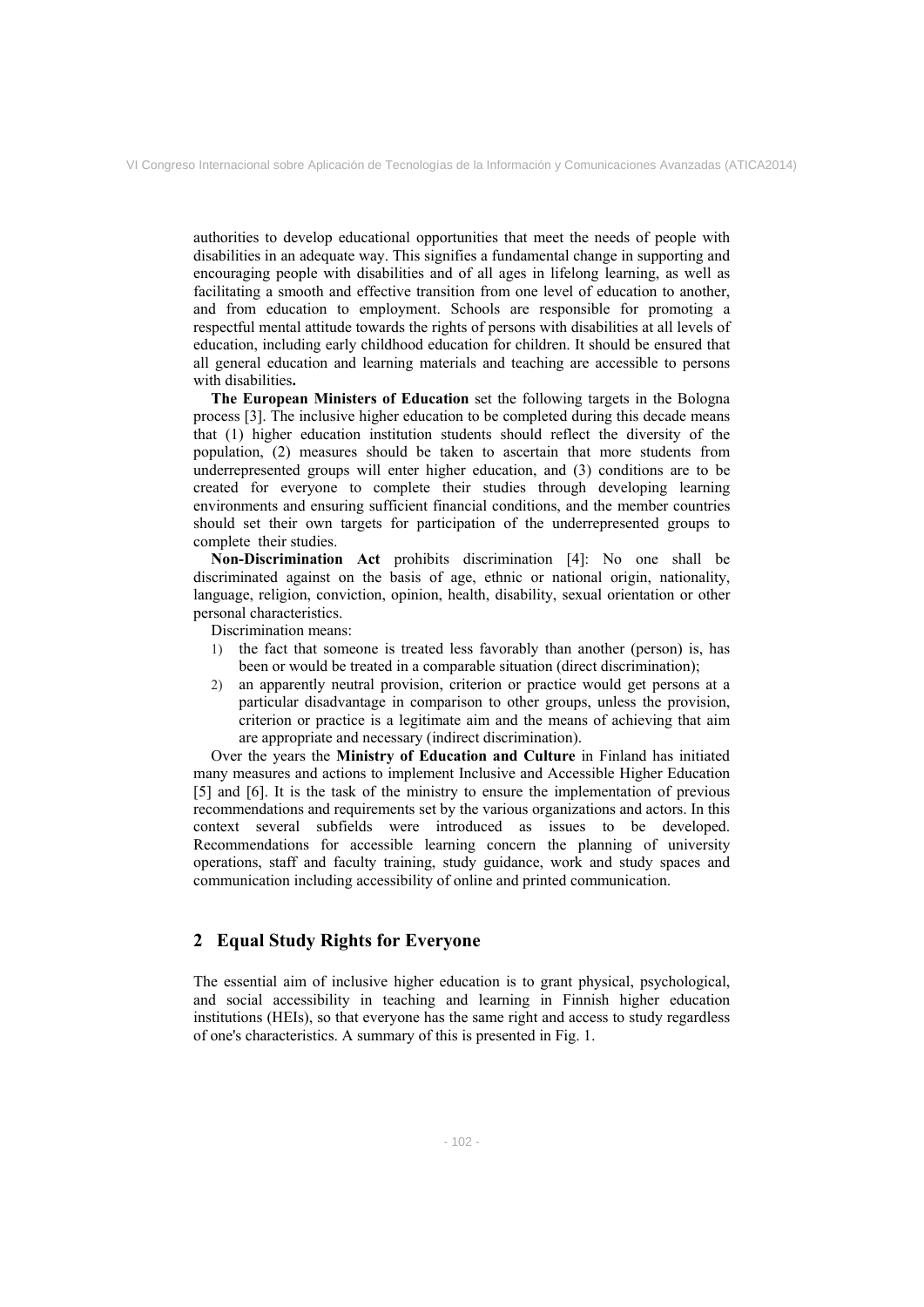

**Fig. 1.** The context of equal study rights for everyone.

Because the information and communication is increasingly shifting online in electronic form, the accessibility of all electronic channels must be ensured. Higher education institutions should allocate sufficient time and resources in order for, for example, the accessibility of the new e-learning environments, to be tested in an appropriate manner. Higher education institutions should also pay attention to the fact that their website implementation follows the guidelines of the web content accessibility, and that the web pages are designed for different senses and assistive devices to suit. The personnel of the higher education institutions should become familiar with how to create accessible e-learning materials.

Accessibility is to be considered as an investment that improves the overall functioning of the higher education community; improved accessibility solutions serve everybody. Accessible and barrier-free learning environment must be considered as a strategic and long term operation on all levels of the higher education community. Providing accessible and inclusive higher education requires commitment and the fact that in various organizations all know who is responsible for promoting accessibility.

The fast development of information and communication technology enables the implementation of accessible teaching and learning in easier ways. On the other hand, the e-learning environment and communication give rise to several accessibility challenges.

In 2013 – 2014, the ESOK Network (ESOK stands for Accessible Learning and Education) worked on an initiative to create recommendations of accessible information and communications environment at higher education institutions in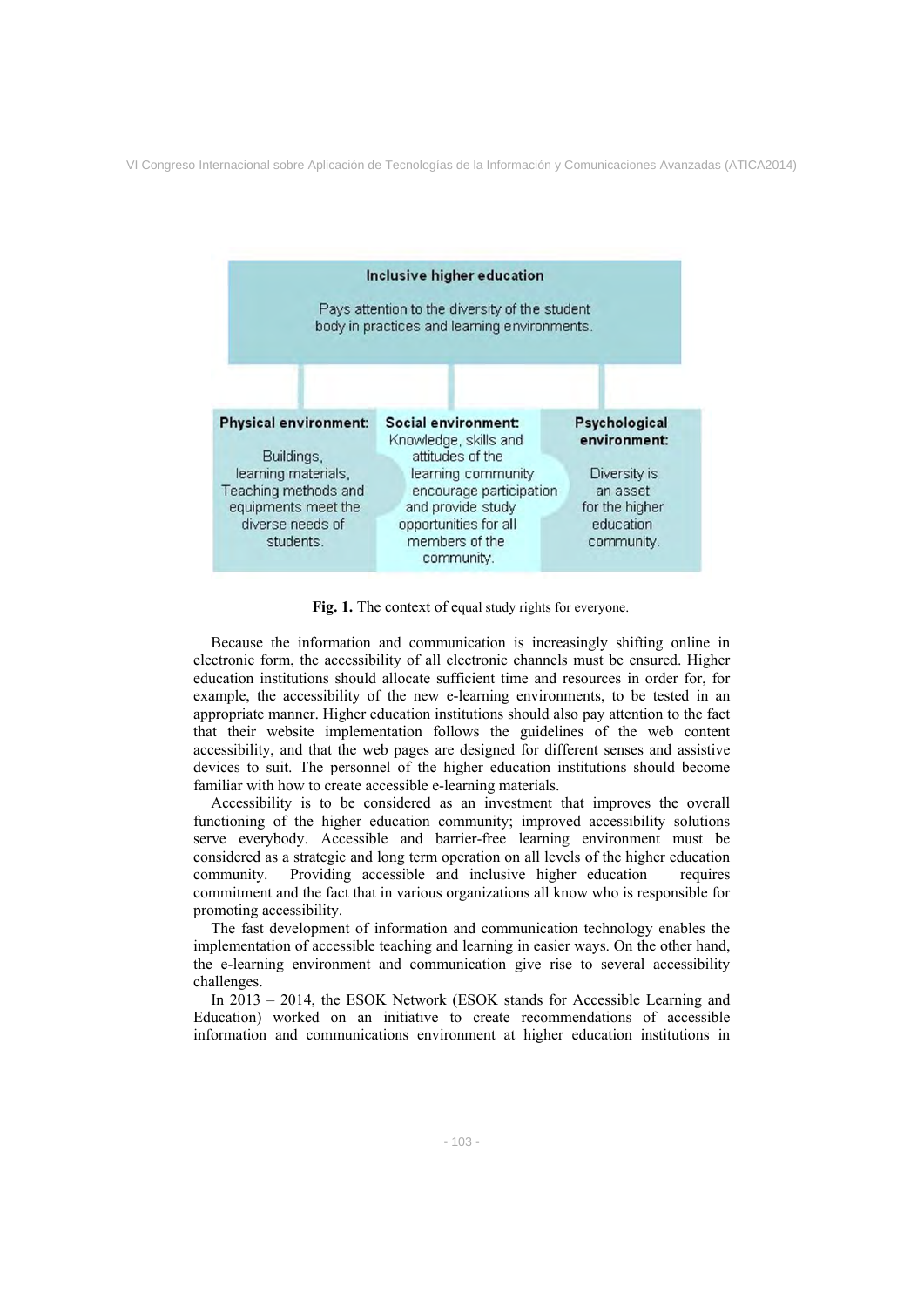Finland [7]. The work resulted in a set of recommendations that form a good starting point and a kit set for higher education institutions.

Supporting the implementation of the recommendations, a web-based handbook was published. It includes articles, tutorials, examples and experiences of barriers and good practices, checklists, assessment tools and references to information sources. The recommendations provide a concise summary of the legislation and of recommendations created in the past and by various actors, standards and guidelines, and present them in a form suitable for higher education institutions.

Training sessions have been planned to be offered in different parts of Finland in 2014. The recommendations form a good base for other educational levels and governmental sectors, and for the Ministry of Education and Culture when developing their own information and communication environment. The Ministry of Education and Culture supports the project and believes it is important that higher education institutions start using the recommendations.

### **3 Objectives and Operations of the ESOK Network**

The ESOK Network supports the accessibility work of all HEIs by promoting collaboration between HEIs and non-governmental organizations, organizing training, endorsing good practices and developing guidelines and recommendations.

The main key duties of the ESOK Network are (1) promoting awareness and spreading out information concerning accessibility among higher education institutions, like handbooks and online web portals and Facebook discussion forums , (2) promoting and managing the projects on accessibility among HEIs, (3) arranging seminars and workshops for nationwide collaboration, and (4) promoting the organization and operation of national and international collaboration between people in charge of equality and accessibility in Finnish HEIs.

The ESOK Network consists of 36 member HEIs and over 50 individual developers [8]. This means that all higher education institutions in Finland contribute to the ESOK Network. The Network has roots that date back to the year of 2005 when a study about inclusive studying was carried out by the Ministry of Education. As an outcome of this study the ESOK Network was established in 2006 together with a development project that was launched.

The establishment of the ESOK Network was also influenced by a memorandum by the associations of students and disabled people requesting "Accessible Learning is for All" already in 2003; the memorandum revealed problems in higher education and listed practical measures to promote accessibility. In those days the National Institute for Health and Welfare coordinated project activities on "Higher Education for All" while participating in the "Design for All" network in Finland.

 The ESOK Network promotes accessible studying possibilities by collaboration with higher education institutions (HEIs), societies and other organizations. It aims to be open, flexible and practically oriented. It informs about different activities and projects concerning accessibility.

One of the ongoing projects (EU funded in 2013 - 2016) is to make a survey of how well people who suffer from autism or Asperger disorder are aware of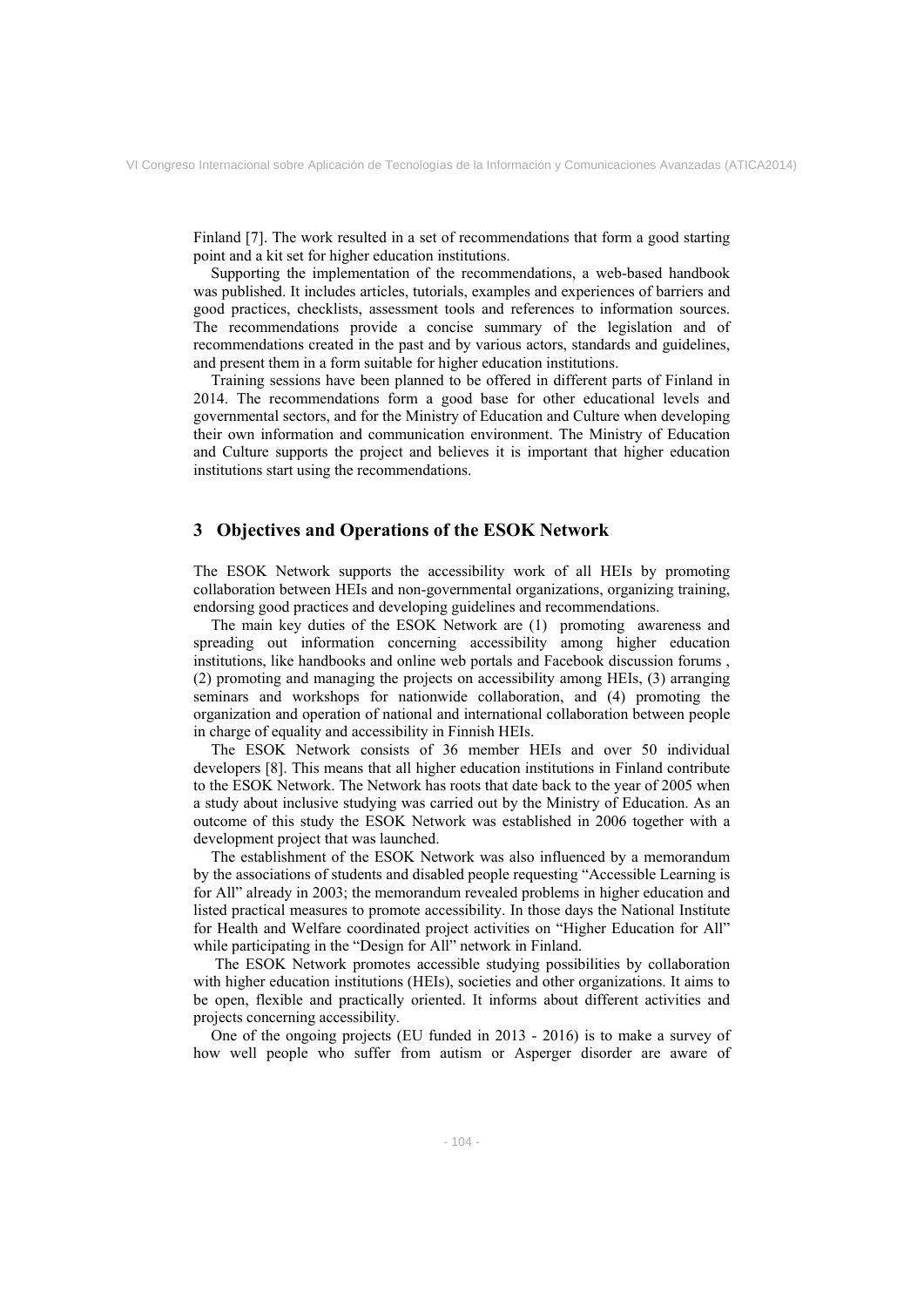possibilities to carry out their studies and to develop measures to inform such people about study possibilities and student counseling. The project documents and analyzes the experiences of people who suffer from autism or Asperger disorder, their parents and other relatives and other supporting persons. The project aims to develop an interactive online tool to support learning and study skills and to aid supporting professionals. The project will publish best practices and evaluation reports in Finnish, English, Polish, Dutch, and Spanish.

There is an ongoing project called MapAbility coordinated by the European Union and Erasmus Student Network (ESN). The project conducts a survey of accessibility and related services in Europe. An online portal will be developed where students and other interested people have an easy access to information about accessible learning possibilities. MapAbility informs students with special needs about the accessibility of HEIs. The ExchangeAbility International Team has been working intensively on the MapAbility project since September 2013, especially on preparation and launching a questionnaire aiming at gathering information on the actual situation inside European higher education institutions. Furthermore, a website was created [9] and several partnerships signed with European network organizations dealing with students and people with special needs and disabilities.

The questionnaire was launched in January 2014 and has been disseminated to all European universities where the ESN network is present. Until now we have mapped around 70 universities and 230 university buildings and the submissions are continuing. The main goal of the questionnaire is to study and examine the accessibility of higher education institutions and services provided to students with disabilities. The most important outcome of the project will be an online map of HEIs and information about their services and accessibility. Using the web-based tool the students with disabilities have a chance to choose the right destination for their period abroad.

The ESOK Network manages an online web portal to inform about training and workshops concerning accessibility. One example of this kind of action is the announcement about a course called "Creating Accessible Digital Educational Contents" that was provided by the ESVI-AL Project in August 2014 [10].

## **4 Meeting the Needs of Diverse Student Body in Higher Education**

Sharing general information and awareness about the needs of diverse students, a few practical booklets with a few pages for teachers and students have been published as web documents (.html) and word documents (.doc). They address these titles [11]:

- 1) Blind and low vision students and higher education
- 2) Dyslexia and higher education
- 3) Anxiety disorders and higher education
- 4) Physically disabled students and higher education
- 5) Asperger's syndrome and higher education
- 6) Attention deficit hyperactivity disorder and higher education
- 7) Mental health problems and higher education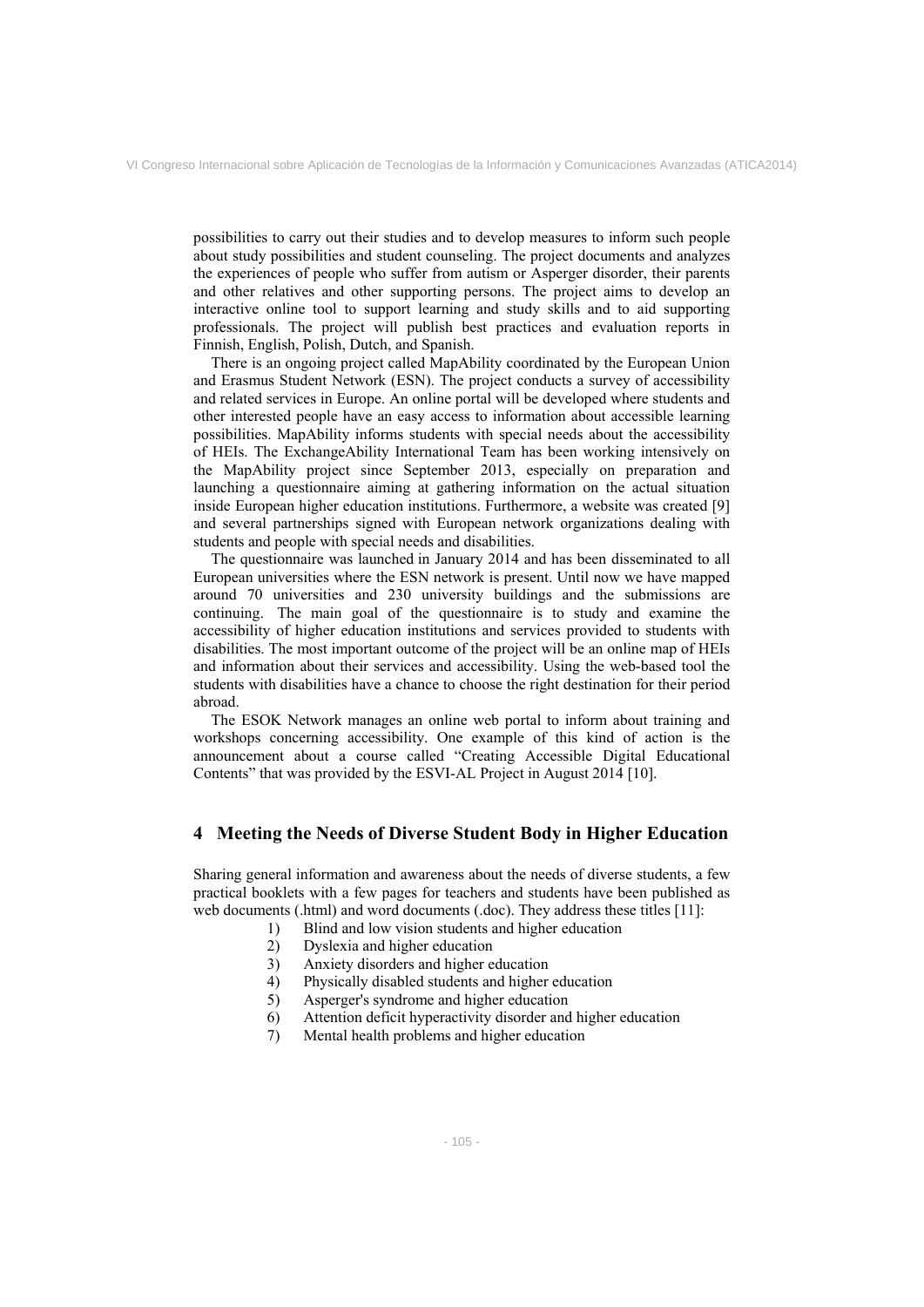Other type of the activities of the ESOK Network concerns the cooperation with non-governmental organizations like Finnish Federation of the Visually Impaired. It is a special service provider with a social element as well as an advocacy organization for the blind and the partially sighted.

The aim of the federation is to secure the blind and visually impaired an equal status with other Finnish citizens. To achieve this, the federation seeks to improve the capabilities and skills of the visually impaired, while also trying to influence the society at large. The visually impaired have established a number of associations (14 regional and 11 activity-related).

 Celia is a special library which produces and provides literature in accessible formats for people who are unable to read standard printed books due to illness or disability – including visually impaired persons, persons suffering from dyslexia and learning disabilities, developmental disabilities and muscular diseases.

# **5 Review of Projects**

A number of accessibility development projects where the ESOK Network has been involved are listed here. The projects have been carried out by Finnish higher education institutions and some non-governmental organizations. To give an overview, their contents are listed here in eight different categories.

#### **Supporting Learning Readiness and Diverse Learners**

- 1) The main objective is to develop and offer the students and the staff multidisciplinary practice methods and models for comprehensive student support and counselling.
- 2) The project aims to develop practices to recognize and support students with reading disabilities in Finnish-Swedish polytechnic and university education.
- 3) The Rehabilitation Foundation project develops and tailors new services for adults and young people with learning difficulties. The aim is to find each customer's unique strengths and create personal coping models by charting learning readiness, developing new working strategies and using peer support.

#### **Teaching, Studying, and Counselling**

- 1) Helsinki Metropolia University of Applied Sciences carried out a project on equality that aimed to promote equal opportunities for the students and staff of the university to participate in studies and work. The project focused on students and staff, and developing supportive actions for diverse learners and students with foreign backgrounds.
- 2) The project aims to support the well-being of students and produce an accessibility practices program for the involved higher education institutes. The program will include actions and tasks concerning physical, social, cultural and linguistic accessibility. Another aim of the project is to support work communities' accessibility surveys and actions to implement accessibility.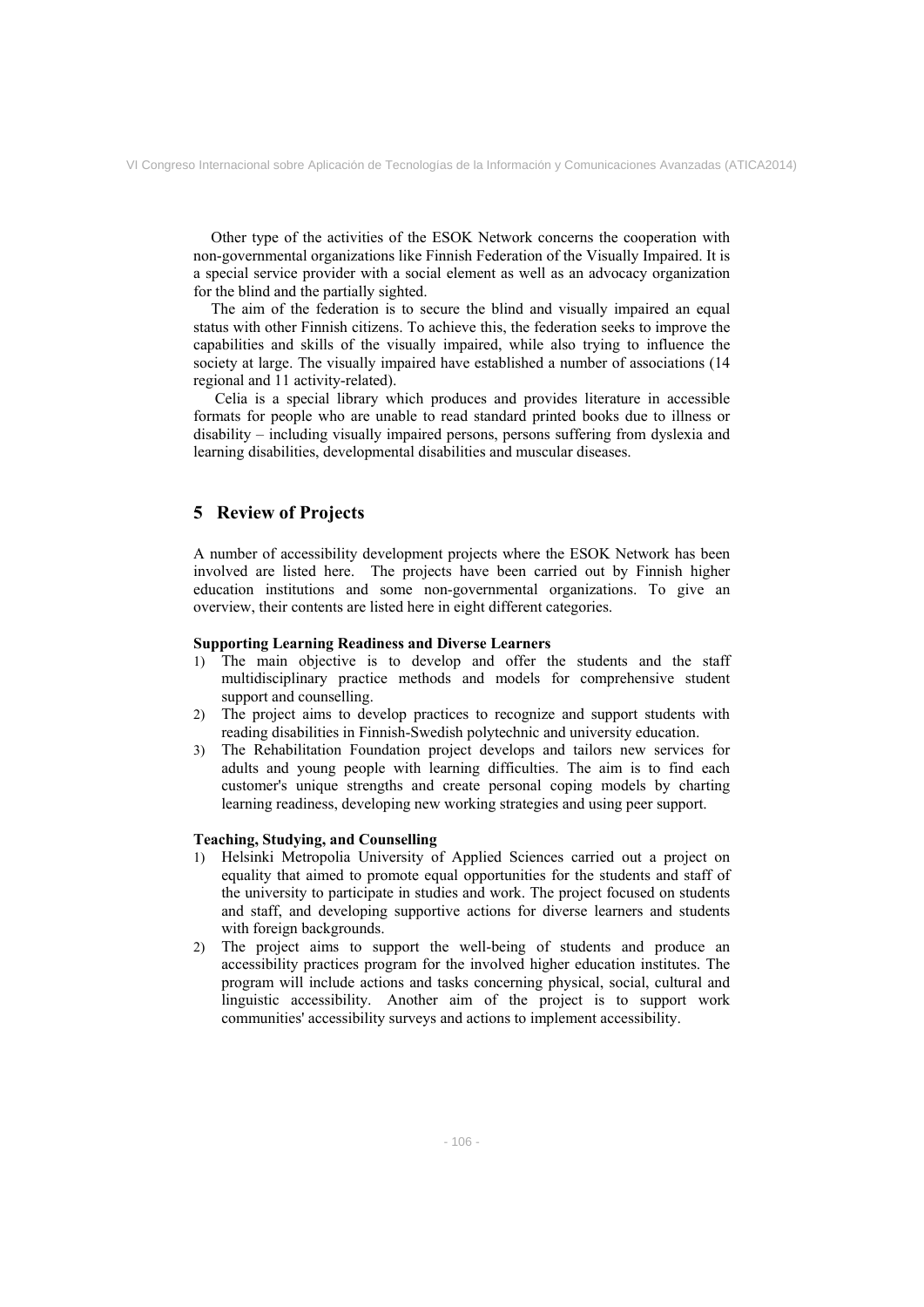- 3) The aim of the project was through sign language studies to investigate and develop the use of interpreting services to remove communicative obstacles faced in studies.
- 4) The aim of the joint project was to prevent significant delay in studies or dropping out by developing counselling and support services for those polytechnic students who need special support with their studies.
- 5) The aim of the project was to find out what kind of obstacles employees with foreign backgrounds meet when they apply for higher vocational education. The project also charted the employment of tourism, catering and domestic services students with foreign backgrounds and what obstacles they encounter.

#### **Learning, Teaching, Studying, and Counselling Environments**

- 1) Research and product development project on accessibility and good usability in learning environments.
- 2) The project focused on developing physical and mainly pedagogic accessibility in learning environments.
- 3) The Finnish Association of People with Physical Disabilities project focuses on evaluating the accessibility of built environment, and aims to create a generally accepted evaluation system for accessibility.

#### **Mental Health and Coping**

- 1) Project to support students under 26 years in their studies and with challenges they face in everyday life.
- 2) The project "I Hope Through the Studies with Careful Planning" aims to improve the studying capabilities of those students who suffer from depression or other mental disturbances.
- 3) The project aims to promote educational equality for recovering mental health patients and to make supported study models part of the operation of the institutes.

#### **Information Technology**

- 1) The Foxability project aims to develop a Mozilla Firefox browser extension that evaluates the accessibility and reachability of websites.
- 2) A cross-faculty MobIT research team examines how mobile technology, especially portable computers and a wireless local area network can be implemented in and supports studying, teaching and learning.

#### **Working Life and Accessibility**

- 1) The Finnish Association for Autism and Asperger´s Syndrome project develops models of support in work and studies for individuals with autism spectrum disorders. The aim is to promote public understanding of autism spectrum disorders, improve access to studies and to support entering working life.
- 2) The Finnish Federation of the Hard of Hearing project focuses on promoting equality of the hard of hearing and to improve accessibility in working life.

#### **Higher Education Accessibility Guide (HEAG)**